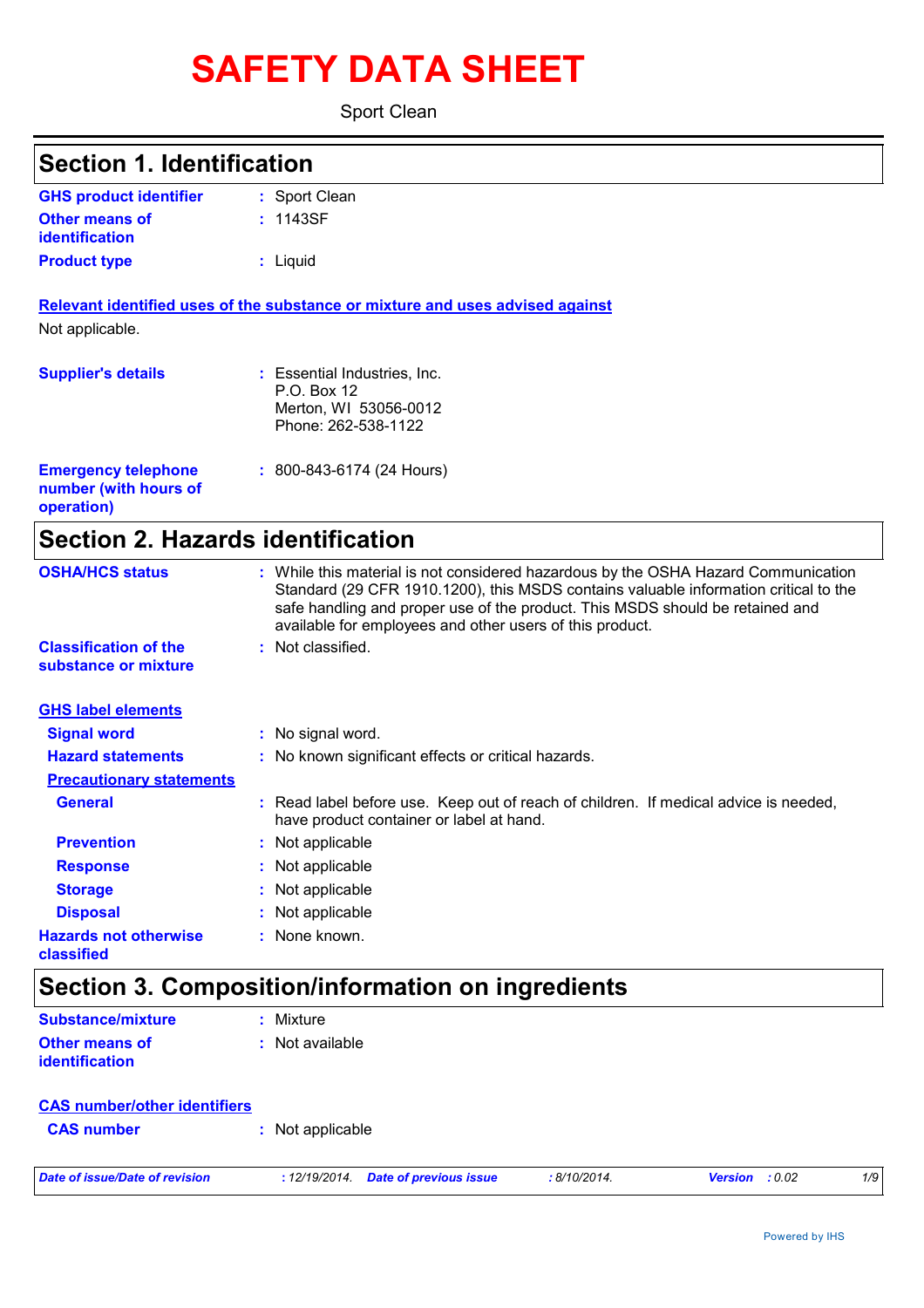## **Section 3. Composition/information on ingredients**

### **Product code :** 1143SF

Any concentration shown as a range is to protect confidentiality or is due to batch variation.

**There are no ingredients present which, within the current knowledge of the supplier and in the concentrations applicable, are classified as hazardous to health or the environment and hence require reporting in this section. Occupational exposure limits, if available, are listed in Section 8.**

## **Section 4. First aid measures**

### **Description of necessary first aid measures**

| <b>Eye contact</b>  | : Immediately flush eyes with plenty of water, occasionally lifting the upper and lower<br>eyelids. Check for and remove any contact lenses. Get medical attention if irritation<br>occurs.                                                                                                                                                            |
|---------------------|--------------------------------------------------------------------------------------------------------------------------------------------------------------------------------------------------------------------------------------------------------------------------------------------------------------------------------------------------------|
| <b>Inhalation</b>   | : Remove victim to fresh air and keep at rest in a position comfortable for breathing. Get<br>medical attention if symptoms occur.                                                                                                                                                                                                                     |
| <b>Skin contact</b> | : Flush contaminated skin with plenty of water. Remove contaminated clothing and<br>shoes. Get medical attention if symptoms occur.                                                                                                                                                                                                                    |
| <b>Ingestion</b>    | : Wash out mouth with water. Remove victim to fresh air and keep at rest in a position<br>comfortable for breathing. If material has been swallowed and the exposed person is<br>conscious, give small quantities of water to drink. Do not induce vomiting unless<br>directed to do so by medical personnel. Get medical attention if symptoms occur. |

| Most important symptoms/effects, acute and delayed |                                                                                                                                |
|----------------------------------------------------|--------------------------------------------------------------------------------------------------------------------------------|
| <b>Potential acute health effects</b>              |                                                                                                                                |
| Eye contact                                        | : No known significant effects or critical hazards.                                                                            |
| <b>Inhalation</b>                                  | : No known significant effects or critical hazards.                                                                            |
| <b>Skin contact</b>                                | : No known significant effects or critical hazards.                                                                            |
| <b>Ingestion</b>                                   | : No known significant effects or critical hazards.                                                                            |
| <b>Over-exposure signs/symptoms</b>                |                                                                                                                                |
| <b>Eye contact</b>                                 | : No specific data.                                                                                                            |
| <b>Inhalation</b>                                  | $:$ No specific data.                                                                                                          |
| <b>Skin contact</b>                                | : No specific data.                                                                                                            |
| <b>Ingestion</b>                                   | : No specific data.                                                                                                            |
|                                                    | Indication of immediate medical attention and special treatment needed, if necessary                                           |
| <b>Notes to physician</b>                          | : Treat symptomatically. Contact poison treatment specialist immediately if large<br>quantities have been ingested or inhaled. |
| <b>Specific treatments</b>                         | : No specific treatment.                                                                                                       |
| <b>Protection of first-aiders</b>                  | : No action shall be taken involving any personal risk or without suitable training.                                           |

### **See toxicological information (Section 11)**

## **Section 5. Fire-fighting measures**

| <b>Extinguishing media</b>             |                                                                 |
|----------------------------------------|-----------------------------------------------------------------|
| <b>Suitable extinguishing</b><br>media | : Use an extinguishing agent suitable for the surrounding fire. |
| Unsuitable extinguishing<br>media      | : None known.                                                   |

| Date of issue/Date of revision | : 12/19/2014 Date of previous issue | 8/10/2014. | <b>Version</b> : 0.02 |  |
|--------------------------------|-------------------------------------|------------|-----------------------|--|
|--------------------------------|-------------------------------------|------------|-----------------------|--|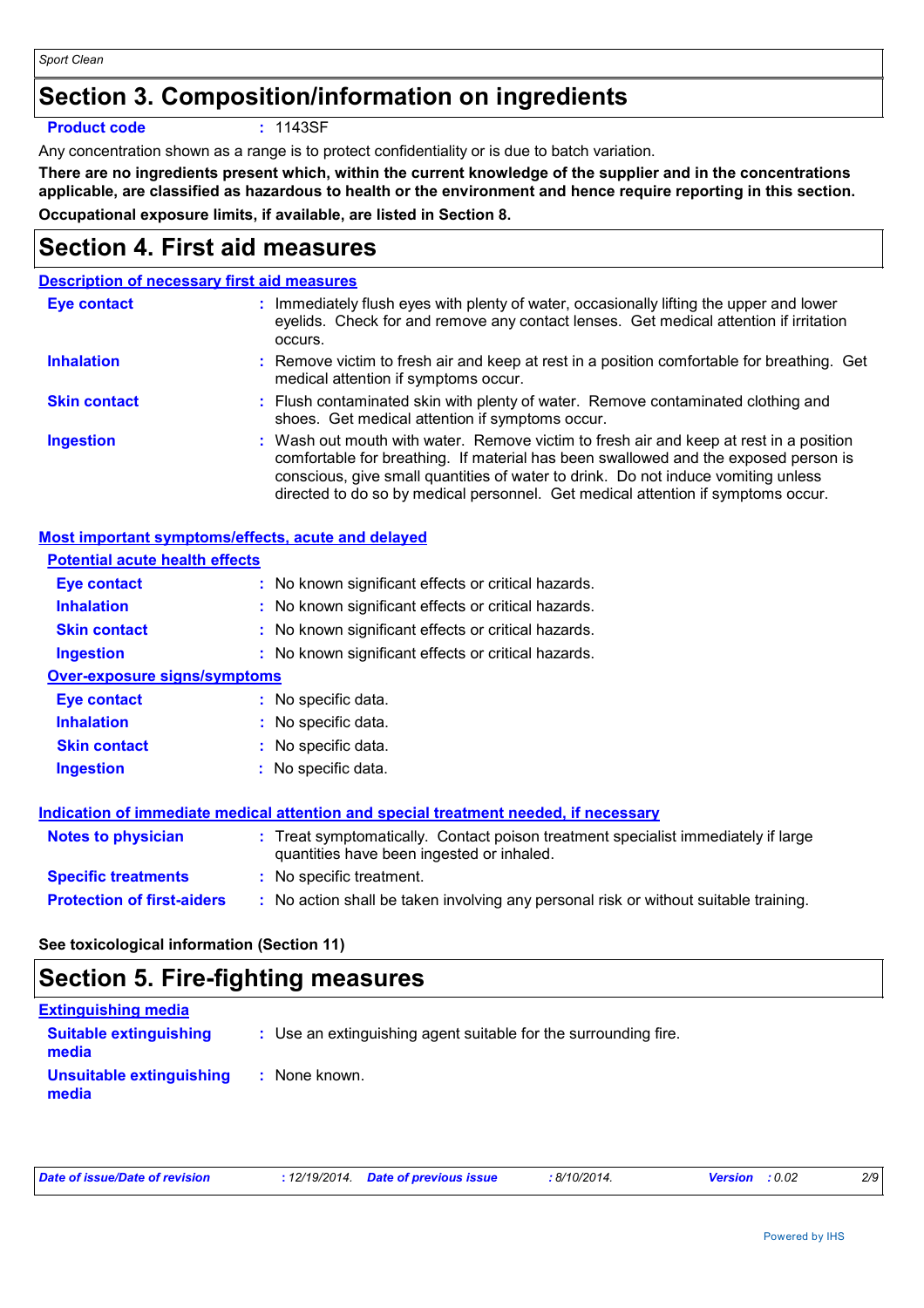## **Section 5. Fire-fighting measures**

| <b>Specific hazards arising</b><br>from the chemical     | : In a fire or if heated, a pressure increase will occur and the container may burst.                                                                                                               |  |
|----------------------------------------------------------|-----------------------------------------------------------------------------------------------------------------------------------------------------------------------------------------------------|--|
| <b>Hazardous thermal</b><br>decomposition products       | : Decomposition products may include the following materials:<br>carbon dioxide<br>carbon monoxide<br>metal oxide/oxides                                                                            |  |
| <b>Special protective actions</b><br>for fire-fighters   | : Promptly isolate the scene by removing all persons from the vicinity of the incident if<br>there is a fire. No action shall be taken involving any personal risk or without suitable<br>training. |  |
| <b>Special protective</b><br>equipment for fire-fighters | Fire-fighters should wear appropriate protective equipment and self-contained breathing<br>apparatus (SCBA) with a full face-piece operated in positive pressure mode.                              |  |

## **Section 6. Accidental release measures**

|                                                       | <b>Personal precautions, protective equipment and emergency procedures</b>                                                                                                                                                                                                                                                                                  |
|-------------------------------------------------------|-------------------------------------------------------------------------------------------------------------------------------------------------------------------------------------------------------------------------------------------------------------------------------------------------------------------------------------------------------------|
| For non-emergency<br>personnel                        | : No action shall be taken involving any personal risk or without suitable training.<br>Evacuate surrounding areas. Keep unnecessary and unprotected personnel from<br>entering. Do not touch or walk through spilled material. Put on appropriate personal<br>protective equipment.                                                                        |
| For emergency responders                              | : If specialised clothing is required to deal with the spillage, take note of any information<br>in Section 8 on suitable and unsuitable materials. See also the information in "For non-<br>emergency personnel".                                                                                                                                          |
| <b>Environmental precautions</b>                      | : Avoid dispersal of spilled material and runoff and contact with soil, waterways, drains<br>and sewers. Inform the relevant authorities if the product has caused environmental<br>pollution (sewers, waterways, soil or air).                                                                                                                             |
| Methods and materials for containment and cleaning up |                                                                                                                                                                                                                                                                                                                                                             |
| <b>Small spill</b>                                    | : Stop leak if without risk. Move containers from spill area. Dilute with water and mop up<br>if water-soluble. Alternatively, or if water-insoluble, absorb with an inert dry material and<br>place in an appropriate waste disposal container. Dispose of via a licensed waste<br>disposal contractor.                                                    |
| <b>Large spill</b>                                    | : Stop leak if without risk. Move containers from spill area. Prevent entry into sewers,<br>water courses, basements or confined areas. Wash spillages into an effluent treatment<br>plant or proceed as follows. Contain and collect spillage with non-combustible,<br>absorbent material e.g. sand, earth, vermiculite or diatomaceous earth and place in |

## **Section 7. Handling and storage**

### **Precautions for safe handling**

| <b>Protective measures</b>                       | : Put on appropriate personal protective equipment (see Section 8).                                                                                                                                                                                                                                                                                           |
|--------------------------------------------------|---------------------------------------------------------------------------------------------------------------------------------------------------------------------------------------------------------------------------------------------------------------------------------------------------------------------------------------------------------------|
| <b>Advice on general</b><br>occupational hygiene | : Eating, drinking and smoking should be prohibited in areas where this material is<br>handled, stored and processed. Workers should wash hands and face before eating,<br>drinking and smoking. Remove contaminated clothing and protective equipment before<br>entering eating areas. See also Section 8 for additional information on hygiene<br>measures. |

information and Section 13 for waste disposal.

container for disposal according to local regulations (see Section 13). Dispose of via a licensed waste disposal contractor. Note: see Section 1 for emergency contact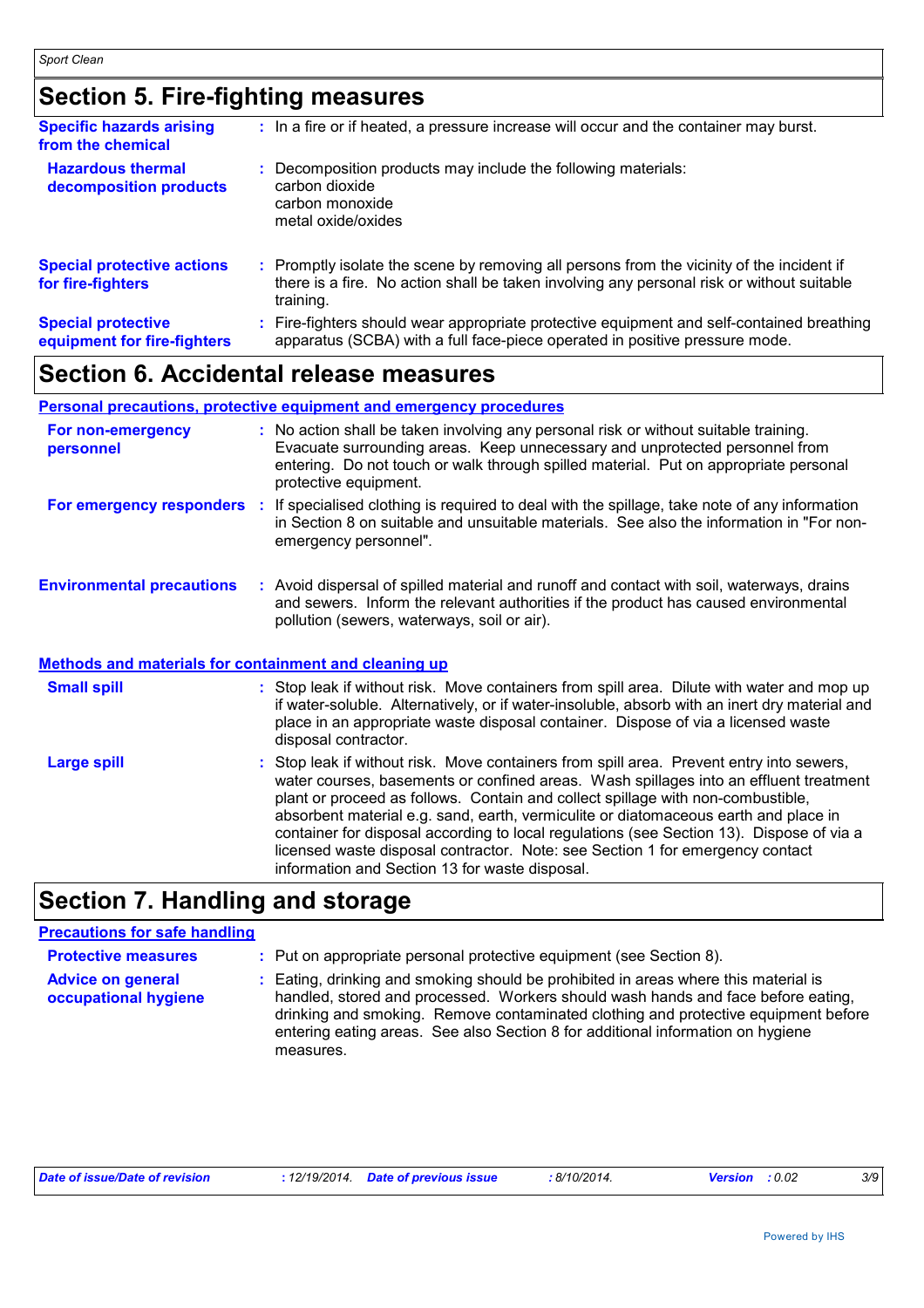## **Section 7. Handling and storage**

| <b>Conditions for safe storage,</b> | : Store in accordance with local regulations. Store in original container protected from  |
|-------------------------------------|-------------------------------------------------------------------------------------------|
| including any                       | direct sunlight in a dry, cool and well-ventilated area, away from incompatible materials |
| <b>incompatibilities</b>            | and food and drink. Keep container tightly closed and sealed until ready for use.         |
|                                     | Containers that have been opened must be carefully resealed and kept upright to           |
|                                     | prevent leakage. Do not store in unlabeled containers. Use appropriate containment to     |
|                                     | avoid environmental contamination.                                                        |

## **Section 8. Exposure controls/personal protection**

### **Control parameters**

| <b>Occupational exposure limits</b> |  |
|-------------------------------------|--|
| $\mathbf{N}$                        |  |

None.

| <b>Appropriate engineering</b><br><b>controls</b> | : Good general ventilation should be sufficient to control worker exposure to airborne<br>contaminants.                                                                                                                                                        |
|---------------------------------------------------|----------------------------------------------------------------------------------------------------------------------------------------------------------------------------------------------------------------------------------------------------------------|
| <b>Environmental exposure</b><br><b>controls</b>  | Emissions from ventilation or work process equipment should be checked to ensure<br>they comply with the requirements of environmental protection legislation. In some<br>cases, fume scrubbers, filters or engineering modifications to the process equipment |

will be necessary to reduce emissions to acceptable levels.

**Individual protection measures**

| <b>Hygiene measures</b>       | : Wash hands, forearms and face thoroughly after handling chemical products, before<br>eating, smoking and using the lavatory and at the end of the working period.<br>Appropriate techniques should be used to remove potentially contaminated clothing.<br>Wash contaminated clothing before reusing. Ensure that eyewash stations and safety<br>showers are close to the workstation location. |  |
|-------------------------------|---------------------------------------------------------------------------------------------------------------------------------------------------------------------------------------------------------------------------------------------------------------------------------------------------------------------------------------------------------------------------------------------------|--|
| <b>Eye/face protection</b>    | : Safety eyewear complying with an approved standard should be used when a risk<br>assessment indicates this is necessary to avoid exposure to liquid splashes, mists,<br>gases or dusts. If contact is possible, the following protection should be worn, unless<br>the assessment indicates a higher degree of protection: safety glasses with side-<br>shields.                                |  |
| <b>Skin protection</b>        |                                                                                                                                                                                                                                                                                                                                                                                                   |  |
| <b>Hand protection</b>        | : Chemical-resistant, impervious gloves complying with an approved standard should be<br>worn at all times when handling chemical products if a risk assessment indicates this is<br>necessary.                                                                                                                                                                                                   |  |
| <b>Body protection</b>        | : Personal protective equipment for the body should be selected based on the task being<br>performed and the risks involved and should be approved by a specialist before<br>handling this product.                                                                                                                                                                                               |  |
| <b>Other skin protection</b>  | : Appropriate footwear and any additional skin protection measures should be selected<br>based on the task being performed and the risks involved and should be approved by a<br>specialist before handling this product.                                                                                                                                                                         |  |
| <b>Respiratory protection</b> | : Use a properly fitted, air-purifying or air-fed respirator complying with an approved<br>standard if a risk assessment indicates this is necessary. Respirator selection must be<br>based on known or anticipated exposure levels, the hazards of the product and the safe<br>working limits of the selected respirator.                                                                        |  |

## **Section 9. Physical and chemical properties**

| <b>Appearance</b>     |                 |
|-----------------------|-----------------|
| <b>Physical state</b> | : Liquid        |
| <b>Color</b>          | : Orange        |
| <b>Odor</b>           | : Fresh         |
| <b>Odor threshold</b> | : Not available |
|                       |                 |

*Date of issue/Date of revision* **:** *12/19/2014. Date of previous issue : 8/10/2014. Version : 0.02 4/9*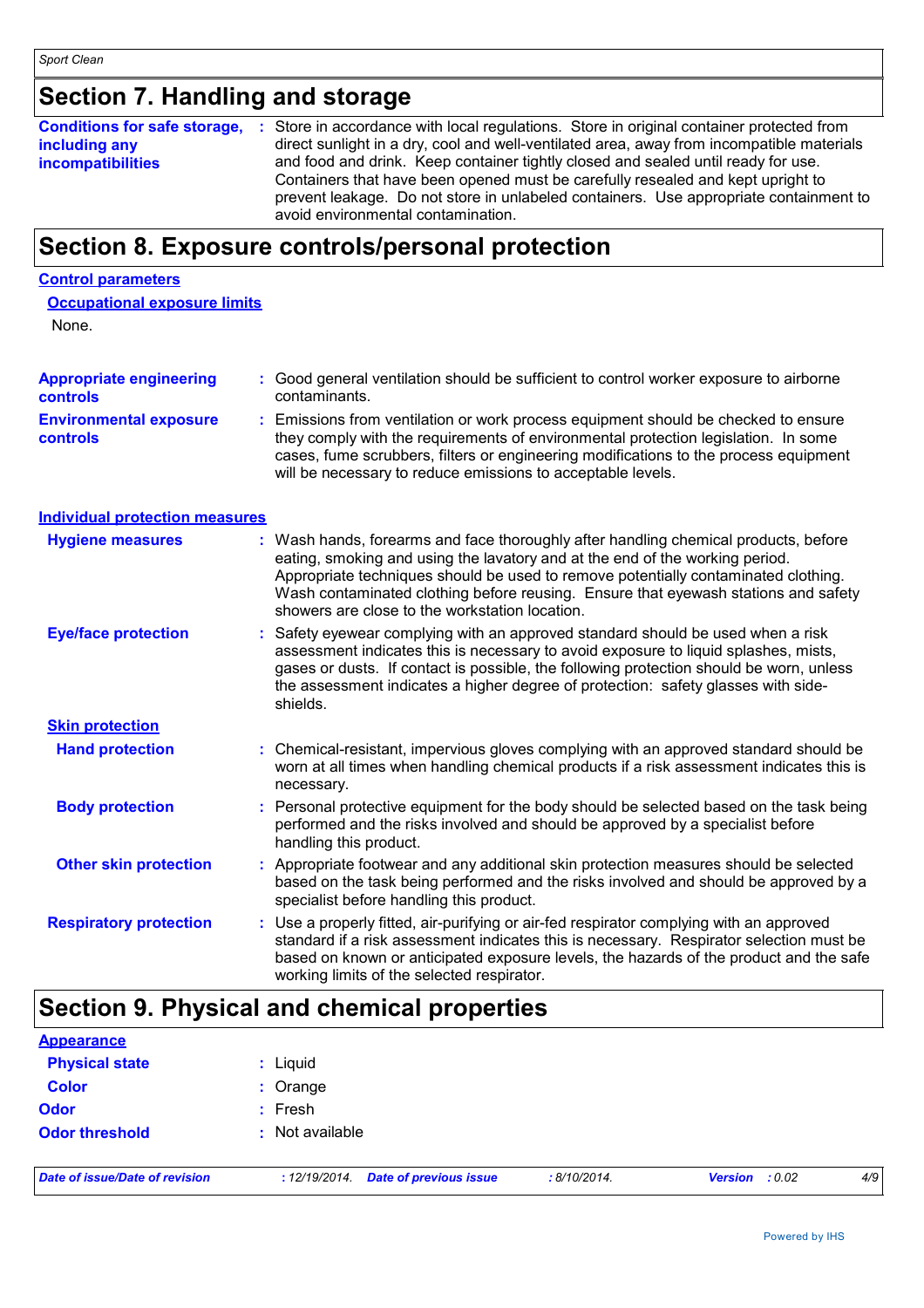## **Section 9. Physical and chemical properties**

| pH                                                | : 7 to 8                                                                                                                                        |
|---------------------------------------------------|-------------------------------------------------------------------------------------------------------------------------------------------------|
| <b>Melting point</b>                              | : $0^{\circ}$ C (32 $^{\circ}$ F)                                                                                                               |
| <b>Boiling point</b>                              | : $100^{\circ}$ C (212 $^{\circ}$ F)                                                                                                            |
| <b>Flash point</b>                                | : Closed cup: >93.334°C (>200°F)                                                                                                                |
| <b>Evaporation rate</b>                           | : Not available                                                                                                                                 |
| <b>Flammability (solid, gas)</b>                  | : Not available                                                                                                                                 |
| Lower and upper explosive<br>(flammable) limits   | : Not available                                                                                                                                 |
| <b>Vapor pressure</b>                             | $:$ <4 kPa (<30 mm Hg) [room temperature]                                                                                                       |
| <b>Vapor density</b>                              | : <1 [Air = 1]                                                                                                                                  |
| <b>Specific gravity</b>                           | $: 1$ g/cm <sup>3</sup>                                                                                                                         |
| <b>Solubility</b>                                 | : Not available                                                                                                                                 |
| <b>Partition coefficient: n-</b><br>octanol/water | : Not available                                                                                                                                 |
| <b>Auto-ignition temperature</b>                  | : Not available                                                                                                                                 |
| <b>Viscosity</b>                                  | : Not available                                                                                                                                 |
| <b>VOC content</b>                                | $: 0\%$                                                                                                                                         |
|                                                   | VOCs are calculated following the requirements under 40 CFR, Part 59, Subpart C for Consumer Products and Subpart D for Architectural Coatings. |

## **Section 10. Stability and reactivity**

| <b>Hazardous decomposition</b><br>products          | : Under normal conditions of storage and use, hazardous decomposition products should<br>not be produced. |
|-----------------------------------------------------|-----------------------------------------------------------------------------------------------------------|
| <b>Incompatible materials</b>                       | : No specific data.                                                                                       |
| <b>Conditions to avoid</b>                          | : No specific data.                                                                                       |
| <b>Possibility of hazardous</b><br><b>reactions</b> | : Under normal conditions of storage and use, hazardous reactions will not occur.                         |
| <b>Chemical stability</b>                           | : The product is stable.                                                                                  |
| <b>Reactivity</b>                                   | : No specific test data related to reactivity available for this product or its ingredients.              |

## **Section 11. Toxicological information**

| <b>Information on toxicological effects</b>   |  |
|-----------------------------------------------|--|
| <b>Acute toxicity</b>                         |  |
| Not available.                                |  |
| <b>Irritation/Corrosion</b><br>Not available. |  |
| <b>Sensitization</b>                          |  |
| Not available.                                |  |
| <b>Mutagenicity</b><br>Not available.         |  |
|                                               |  |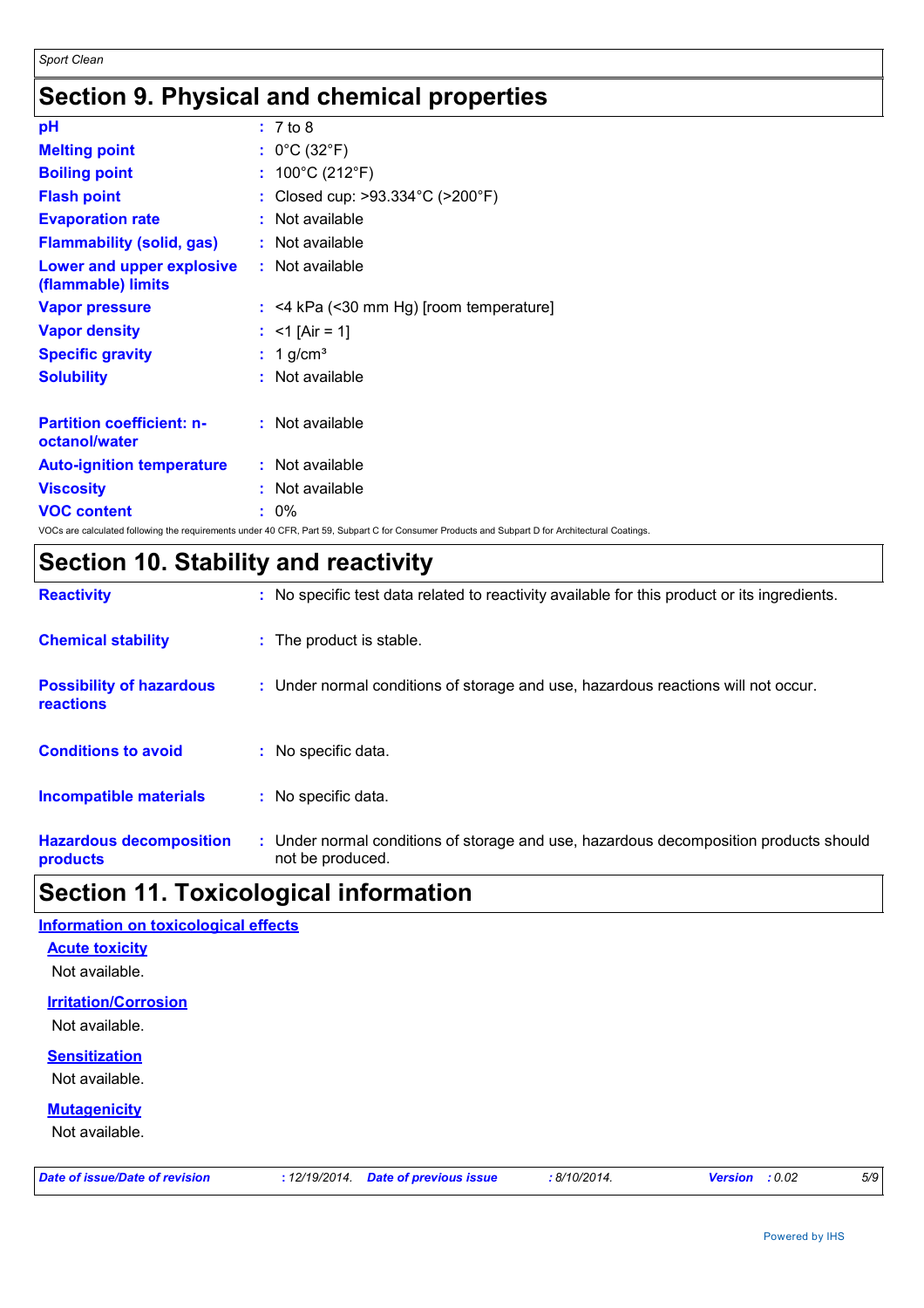## **Section 11. Toxicological information**

### **Carcinogenicity**

Not available.

**Reproductive toxicity**

Not available.

**Teratogenicity**

Not available.

### **Specific target organ toxicity (single exposure)**

Not available.

### **Specific target organ toxicity (repeated exposure)**

Not available.

### **Aspiration hazard**

Not available.

#### **Information on the likely routes of exposure :** Not available

### **Potential acute health effects**

| <b>Eye contact</b>  | : No known significant effects or critical hazards. |
|---------------------|-----------------------------------------------------|
| <b>Inhalation</b>   | : No known significant effects or critical hazards. |
| <b>Skin contact</b> | : No known significant effects or critical hazards. |
| <b>Ingestion</b>    | : No known significant effects or critical hazards. |

### **Symptoms related to the physical, chemical and toxicological characteristics**

| <b>Eye contact</b>  | : No specific data. |
|---------------------|---------------------|
| <b>Inhalation</b>   | : No specific data. |
| <b>Skin contact</b> | : No specific data. |
| Ingestion           | : No specific data. |

### **Delayed and immediate effects and also chronic effects from short and long term exposure**

| <b>Short term exposure</b>                   |                                                                |                          |     |
|----------------------------------------------|----------------------------------------------------------------|--------------------------|-----|
| <b>Potential immediate</b><br><b>effects</b> | $:$ Not available                                              |                          |     |
| <b>Potential delayed effects</b>             | $:$ Not available                                              |                          |     |
| Long term exposure                           |                                                                |                          |     |
| <b>Potential immediate</b><br>effects        | $:$ Not available                                              |                          |     |
| <b>Potential delayed effects</b>             | $:$ Not available                                              |                          |     |
| <b>Potential chronic health effects</b>      |                                                                |                          |     |
| Not available.                               |                                                                |                          |     |
| <b>General</b>                               | : No known significant effects or critical hazards.            |                          |     |
| <b>Carcinogenicity</b>                       | : No known significant effects or critical hazards.            |                          |     |
| <b>Mutagenicity</b>                          | : No known significant effects or critical hazards.            |                          |     |
| <b>Teratogenicity</b>                        | : No known significant effects or critical hazards.            |                          |     |
| <b>Developmental effects</b>                 | : No known significant effects or critical hazards.            |                          |     |
| <b>Fertility effects</b>                     | : No known significant effects or critical hazards.            |                          |     |
| Date of issue/Date of revision               | <b>Date of previous issue</b><br>: 8/10/2014.<br>: 12/19/2014. | : 0.02<br><b>Version</b> | 6/9 |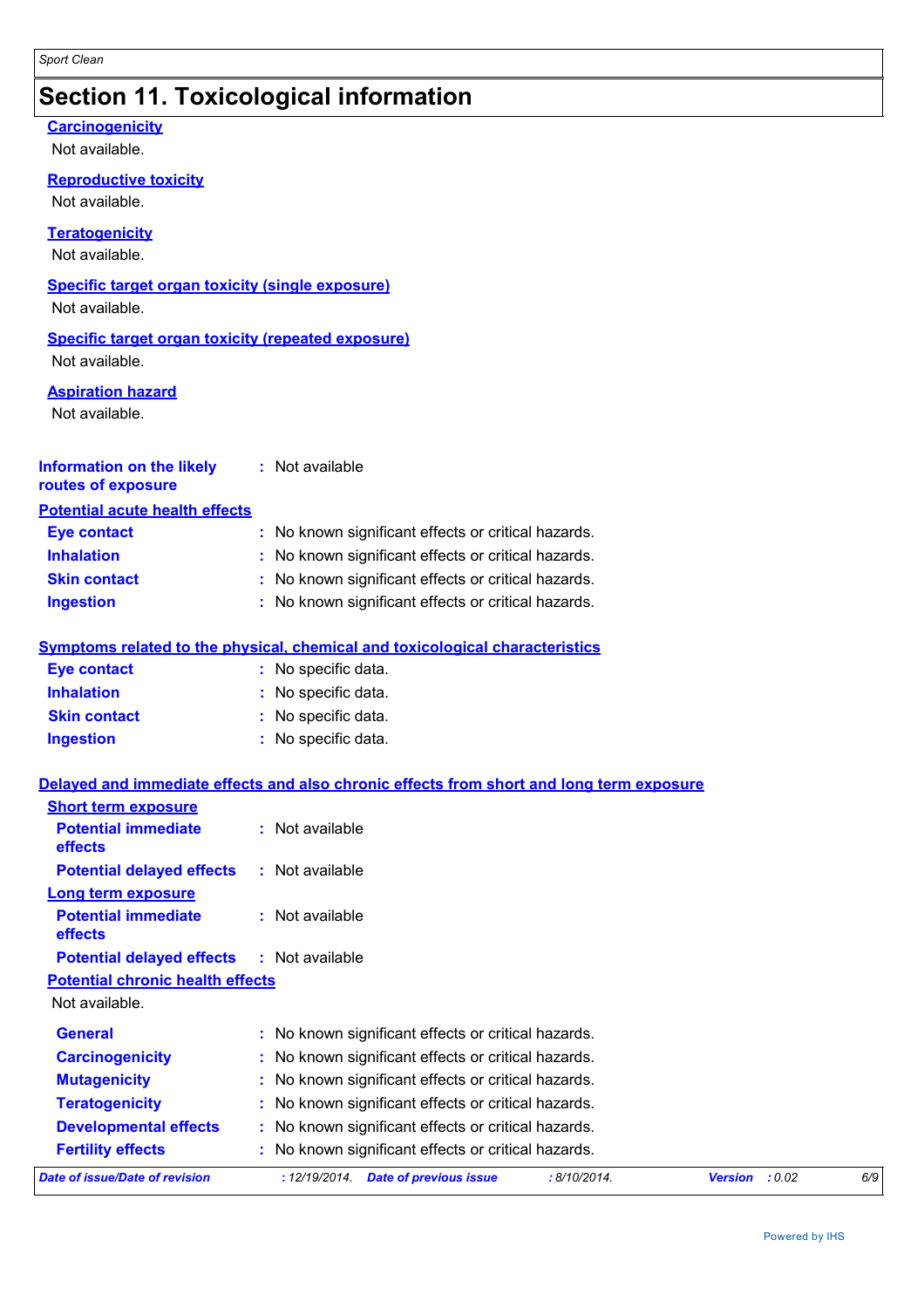## **Section 11. Toxicological information**

### **Numerical measures of toxicity**

**Acute toxicity estimates**

Not available.

## **Section 12. Ecological information**

### **Toxicity**

Not available.

### **Persistence and degradability**

Not available.

### **Bioaccumulative potential**

Not available.

### **Mobility in soil**

**Soil/water partition coefficient (Koc) :** Not available

**Other adverse effects** : No known significant effects or critical hazards.

## **Section 13. Disposal considerations**

The generation of waste should be avoided or minimized wherever possible. Disposal of this product, solutions and any by-products should at all times comply with the requirements of environmental protection and waste disposal legislation and any regional local authority requirements. Dispose of surplus and non-recyclable products via a licensed waste disposal contractor. Waste should not be disposed of untreated to the sewer unless fully compliant with the requirements of all authorities with jurisdiction. Waste packaging should be recycled. Incineration or landfill should only be considered when recycling is not feasible. This material and its container must be disposed of in a safe way. Empty containers or liners may retain some product residues. Avoid dispersal of spilled material and runoff and contact with soil, waterways, drains and sewers. **Disposal methods :**

## **Section 14. Transport information**

|                                       | <b>DOT Classification</b> | <b>IMDG</b>                                   | <b>IATA</b>           |
|---------------------------------------|---------------------------|-----------------------------------------------|-----------------------|
| <b>UN number</b>                      | Not regulated             | Not regulated                                 | Not regulated         |
| <b>UN proper shipping</b><br>name     | $\overline{\phantom{a}}$  |                                               |                       |
| <b>Transport hazard</b><br>class(es)  | $\overline{\phantom{a}}$  |                                               |                       |
| <b>Packing group</b>                  | $\overline{\phantom{a}}$  |                                               |                       |
| <b>Date of issue/Date of revision</b> | : 12/19/2014.             | <b>Date of previous issue</b><br>: 8/10/2014. | 7/9<br>Version : 0.02 |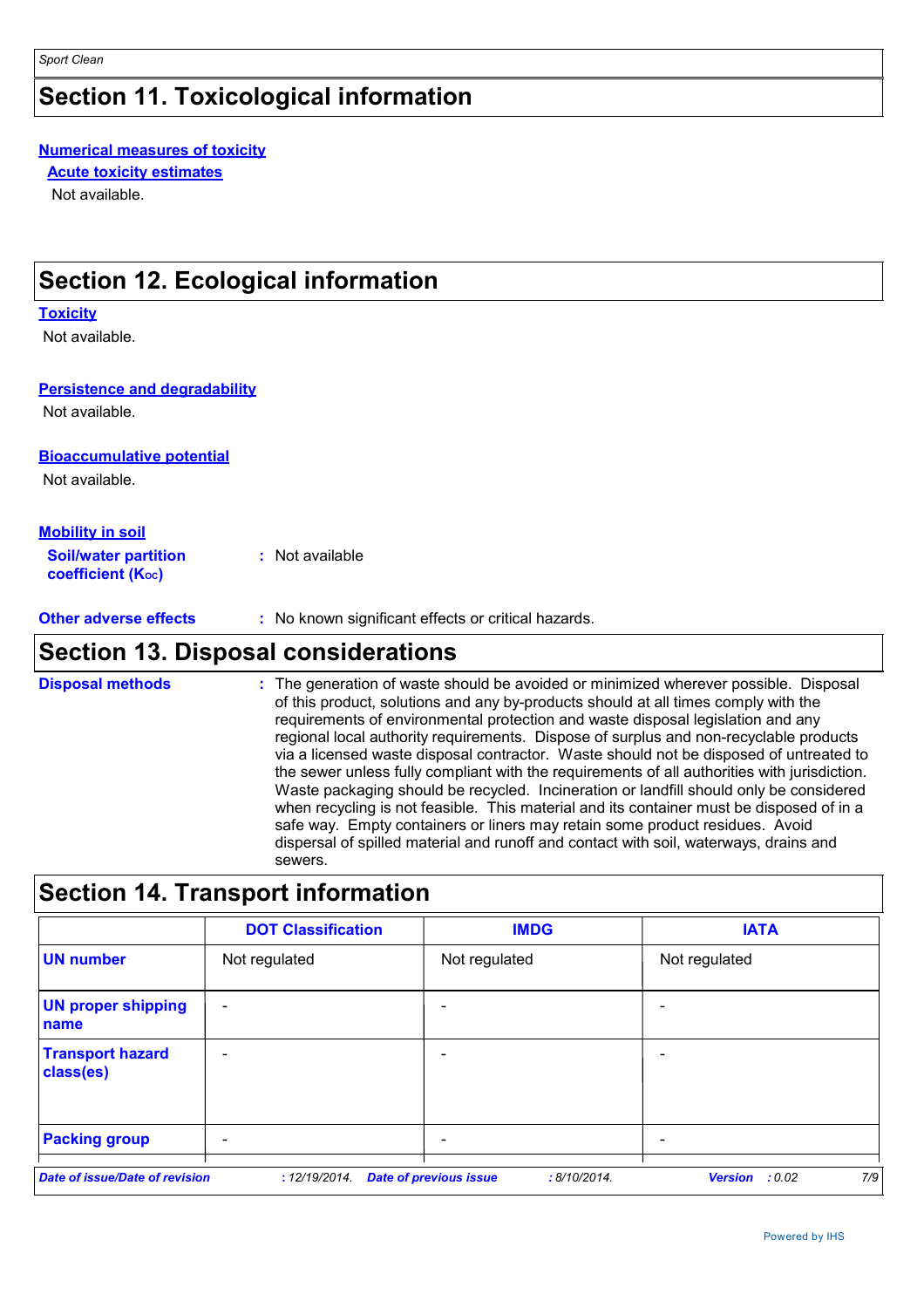*Sport Clean* **Section 14. Transport information Additional** - - **information Environmental hazards** No. No. No.

**Special precautions for user : Transport within user's premises: always transport in closed containers that are** upright and secure. Ensure that persons transporting the product know what to do in the event of an accident or spillage.

**Transport in bulk according :** Not available. **to Annex II of MARPOL 73/78 and the IBC Code**

## **Section 15. Regulatory information**

**U.S. Federal regulations : United States inventory (TSCA 8b)**: All components are listed or exempted.

| <b>Clean Air Act Section 112</b><br>: Not listed |
|--------------------------------------------------|
|                                                  |
| : Not applicable                                 |
| <b>Composition/information on ingredients</b>    |
|                                                  |
|                                                  |

### **State regulations**

**International regulations**

**Canada inventory :** All components are listed or exempted.

## **Section 16. Other information**

**Hazardous Material Information System (U.S.A.)**



**Caution: HMIS® ratings are based on a 0-4 rating scale, with 0 representing minimal hazards or risks, and 4 representing significant hazards or risks Although HMIS® ratings are not required on SDSs under 29 CFR 1910. 1200, the preparer may choose to provide them. HMIS® ratings are to be used with a fully implemented HMIS® program. HMIS® is a registered mark of the National Paint & Coatings Association (NPCA). HMIS® materials may be purchased exclusively from J. J. Keller (800) 327-6868.**

**The customer is responsible for determining the PPE code for this material.**

**National Fire Protection Association (U.S.A.)**



| Date of issue/Date of revision<br>: 8/10/2014.<br>: 12/19/2014. Date of previous issue<br><b>Version</b> : 0.02 |  |  |  |  |  |  |  |
|-----------------------------------------------------------------------------------------------------------------|--|--|--|--|--|--|--|
|-----------------------------------------------------------------------------------------------------------------|--|--|--|--|--|--|--|